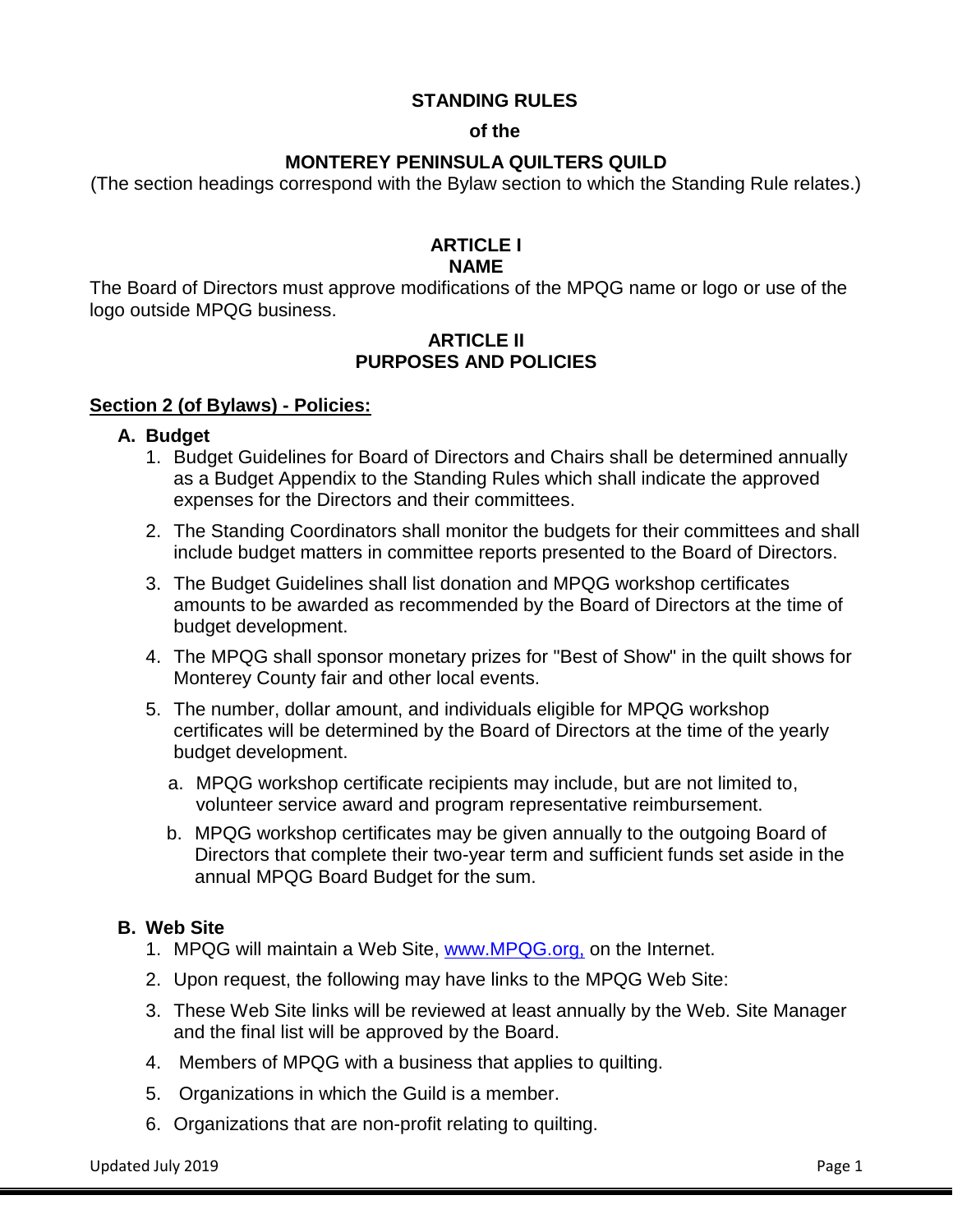- 7. Quilt artists, speakers, or teachers that the Program Committee has engaged.
- 8. Businesses that advertise in the Guild newsletter and/or Member Directory.
- 9. Other Quilt Guilds.

#### **ARTICLE III MEMBERSHIP**

# **Section 2 (of Bylaws) - MPQG Memberships:**

The MPQG shall maintain a membership in the Northern California Quilt Council*.* Other memberships will be considered when recommended by members and voted on by the **Board** 

# **ARTICLE IV OFFICERS AND BOARD OF DIRECTORS**

# **Section 5 (of Bylaws) - Duties of the Executive Officers:**

*In addition to the duties as described for Executive Officers in the Bylaws:*

# **A. President**

- 1. The President shall preside at all meetings of the Membership and the Board of Directors.
- 2. Serve as an ex-officio member of all committees.
- 3. Serve as a member of the Nominating Committee.
- 4. Appoint all committees not herein otherwise provided.
- 5. Not vote except in the case of a tie.
- 6. Serves as the Board of Director liaison for the Quilt Show Chair.
- 7. Perform such duties as are incidental to the office.

# **B. Vice President**

- 1. The Vice President shall prepare an information table for each General Meeting including information on current shows, classes, contests, etc.
- 2. The Vice President shall review MPQG memberships in other organizations annually and recommend to the Board of Directors which memberships should be continued and/or added.
- 3. The Vice President shall solicit/respond to grant requests, on dates determined by the Board of Directors. Only written requests will be entertained. The amount dispersed shall not exceed the funds collected from the Annual Fundraising Event.
- 4. The Vice President shall coordinate the nomination process for the election of the Board of Directors.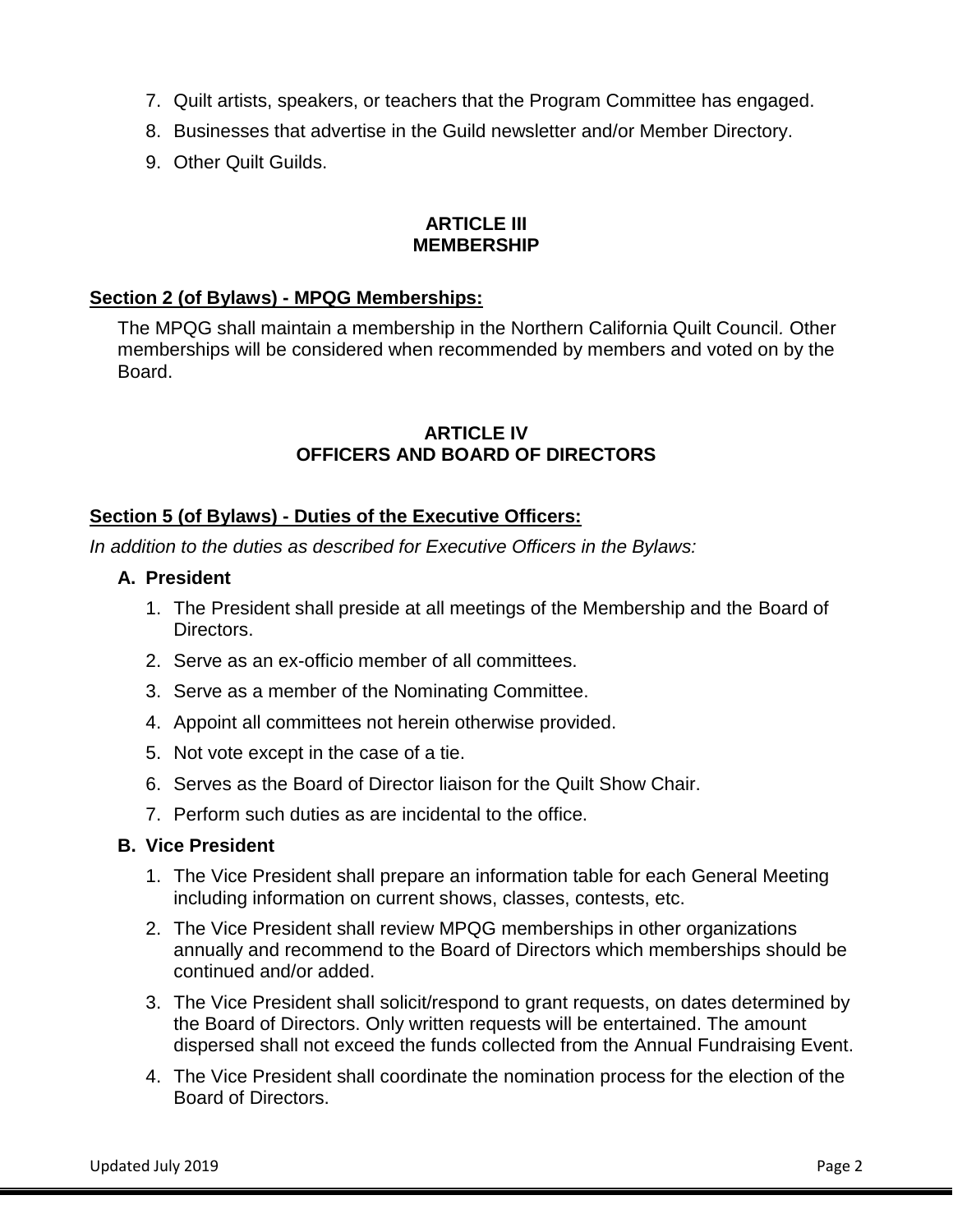- 5. The Vice President shall coordinate the nomination process for the appointment of the Coordinator Committee members as needed.
- 6. Available to help Standing Coordinators in their responsibility of filling committee positions.
- 7. The Vice President shall coordinate the distribution of the Job Notebooks between the Standing Coordinators and the Coordinator Committee members.
- 8. The Vice President shall serve as the liaison with local advertisers, handle billing, coordinate with website and newsletter.

# **C. Secretary**

- 1. The Secretary shall provide the current approved minutes of each Board of Directors meeting on the MPQG Web Site.
- 2. The Secretary shall send out via email the agenda prior to the board meetings.
- 3. The Secretary shall serve as a member of the Nominating Committee.

# **D. Treasurer**

- 1. The Treasurer shall provide a quarterly financial report for posting to the MPQG Web Site and the Newsletter Editor as appropriate.
- 2. The Treasurer shall maintain 501(c) (3) status by filing timely State and Federal tax reports.
- 3. The Treasurer shall ensure that the Guild's liability policy is renewed annually.
- 4. The Treasurer shall serve as a member of the Nominating Committee.

# **Section 6 (of Bylaws) Duties of the Standing Coordinators:**

# **A. General**

*In addition to the duties as described for Standing Coordinators in the Bylaws:*

- 1. Since the Board of Directors makes appointments to fill vacant Standing Committee members a coordinator brings to the Board the recommendations of members to fill vacancies and asks for Board approval.
- 2. A coordinator receives the Coordinator Committee Member Job Notebooks when the position becomes vacant and delivers the notebook to the new committee member (or the Job Notebook is submitted to the Vice President when the coordinator position is vacant.
- 3. Authorize Standing Coordinator's Committee expenses based on the MPQG budget.
- 4. Sign off on Standing Coordinator's Committee expenses in excess of \$200, unless designated by the Board contact to be a difference amount.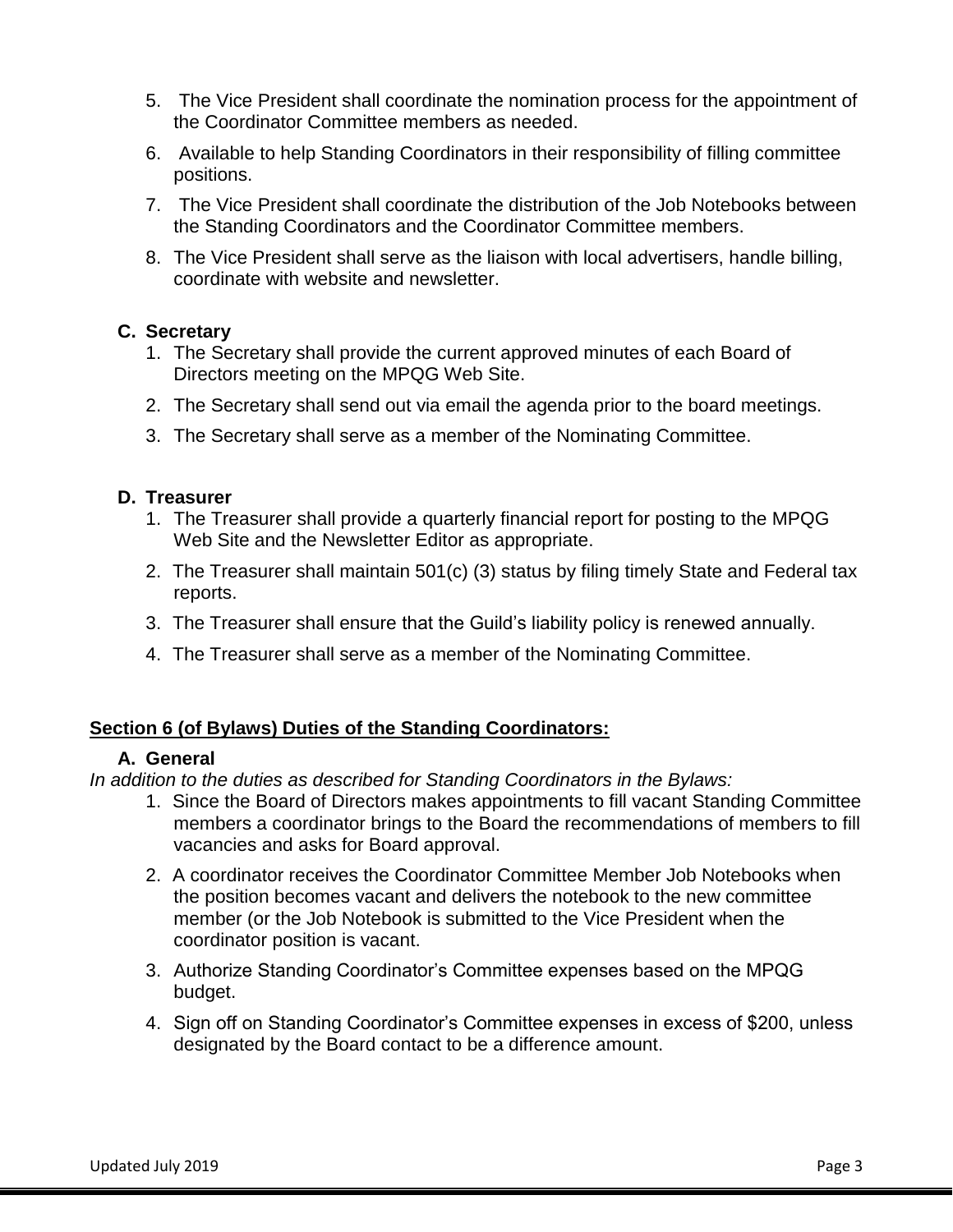5. A Standing Coordinator may request Board approval for a committee member appointment that is short term in nature i.e., less than 12 months. Committee appointments renewed beyond this trial period of 12 months need to be recognized by timely updates to the MPQG Standing Rules and Job Descriptions.

# **B. Detailed Standing Coordinators**

# 1. **Activities Coordinator**

- a. The Activities Coordinator shall be the Board of Director liaison for the Activities Committee members which includes, Challenge Quilt, Library, Raffle Quilt Design and Production and UFO Project.
- b. The Activities Coordinator shall coordinate the activities of the Activities Committee as described in the Standing Rules.

# 2. **Communication Coordinator**

- a. The Communication Coordinator shall be the Board of Director liaison for the Communication Committee which includes Newsletter, Proofreader, Web Site Manager and Writer/Photographer.
- b. The Communication Coordinator shall coordinate the activities of Communication Committee as described in the Standing Rules.

# 3. **Community Outreach Coordinator**

- a. The Community Outreach Coordinator shall be the Board of Director liaison for the Community Outreach Committee which includes Annual Fund Raiser, Charity Quilts. Door Prize and Raffle Ticket Marketing,
- b. The Community Outreach Coordinator shall coordinate activities of the Community Outreach Committee as described in the Standing Rules.

# 4. **Membership Coordinator**

- a. The Membership Coordinator shall maintain the membership database.
- b. The Membership Coordinator shall be the Board of Director liaison for the Membership Committee which includes Friendship Groups, Greeter & Mentor and Member Directory.
- **c.** The Membership Coordinator shall coordinate activities of the Membership Committee as described in the Standing Rules.

# 5. **Program Coordinator**

- a. The Program Coordinator shall be the Board of Director liaison for the Program Committee which includes Facilities, Programs, Workshops and Program: Newsletter/Web Site Liaison.
- b. The Program Coordinator shall coordinate activities of the Program Committee as described in the Standing Rules.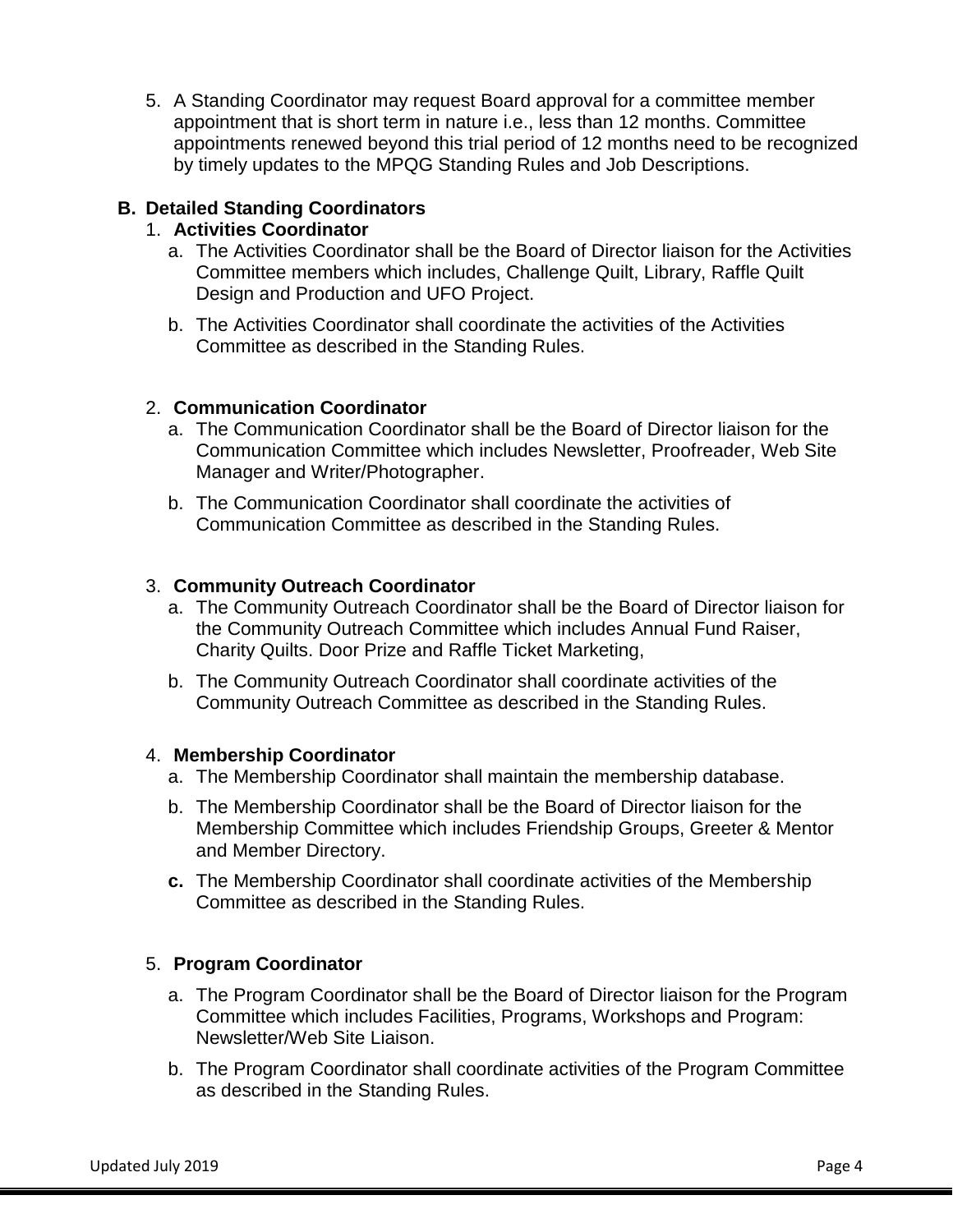# **ARTICLE V STANDING COORDINATOR COMMITTEES**

# **Section 1 (of Bylaws) - Duties of Standing Coordinator Committees**

# **A. General**

*In addition to the duties as described for Standing Coordinators Committees in the Bylaws:*

- 1. Attendance at general membership Guild meetings.
- 2. Submit written/oral reports to Coordinator as requested.
- 3. Write and submit Newsletter/Web Site items as needed.
- 4. Work within budget and keep the appropriate records.
- 5. Maintain Job Notebook with records, details and useful information for area of responsibility.
- 6. Write a year-end report with future recommendations.
- 7. Return Job Notebook to Coordinator at the end of term or job.
- 8. May also hold position as Coordinator.
- 9. Retired committee member might serve as mentor to future committee member.
- 10.Familiar with and able to use electronic means of communication.

# **B. Standing Coordinator Committees**

# 1. **Activities Committee Members**

- a. **Challenge Quilt** determines the theme for the annual challenge quilts, and purchases, cut the fabrics, and makes it available for distribution to the membership. Responsible for hanging the challenge quilts at the general membership meeting just prior to the County Fair, at the Monterey County Fair and the MPQG Quilt Show.
- b. **Librarian** makes MPQG library books available to the Membership at each regular meeting; add new titles to the MPQG Library when funds are available; and collect library fines to be turned over to the Treasurer.
- c. **Raffle Quilt Designer** designs and coordinates the activities for the construction and completion of the MPQG Raffle Quilt to be raffled at the MPQG Quilt Show.
- d. **UFO Project** promotes the completion of member's UFO and use means such as raffles and prizes to create a sense of excitement about completing projects.

# 2. **Communication Committee Members**

a. **Newsletter** publishes a monthly newsletter titled PINES AND NEEDLES. Solicits articles from the Board of Directors and Standing Committee members, prepares artwork, and have the newsletter ready for the website not less than twelve (12) days prior to the monthly meeting of the Membership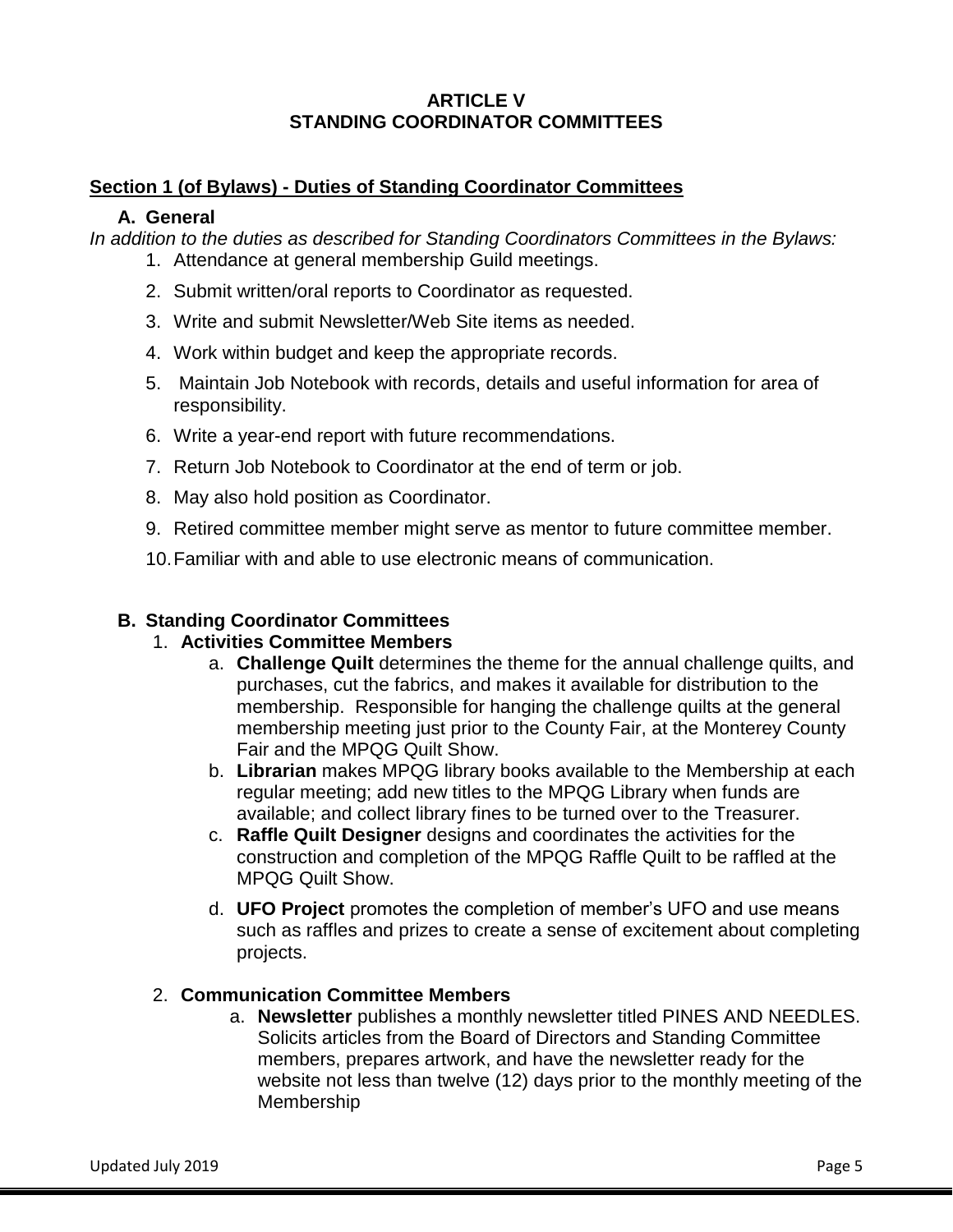- b. **Proofreader** proof-reads articles for the Web Site and newsletter to ensure an error-free Web Site and newsletter.
- c. **Web Site Manager** maintains the guild Web Site, [www.mpqg.org.](http://www.mpqg.org/) Posts information found on the Northern California Quilt Council Web Site that is relevant to the MPQG Web Site. Committed to posting accurate and timely information online according to guidelines established by the Board of Directors as set forth in the Standing Rules.
- d. **Writer/Photographer** prepares Web Site copy to include calendar and photographs and sends digitally to Communication Standing Coordinator. Adheres to deadlines as required in order to facilitate editorial and newsletter procedures.

# 3. **Community Outreach Committee Members**

- e. **Annual Fundraiser** organizes and conducts the annual fundraising event.
- f. **Charity Quilts** organizes activities to make and distribute Guild members donation quilts.
- g. **Door Prize** organizes and conducts door prize activities at Guild meetings.
- h. **Raffle Quilt** Marketer coordinates the marketing and display of the Raffle Quilt. Coordinates the marketing activities with the Community Outreach Coordinator for ticket sales. Reports to the Quilt Show chair for activities related to the display and selling of raffle tickets at the Quilt Show. Arranges for the raffle ticket drum and money box for the Quilt Show.

# 4. **Membership Committee Members**

- i. **Friendship Groups** assists new members seeking friendship groups and coordinates possible guild activities through these groups.
- j. **Greeter/Mentor** greets new members each month at the membership table. May also hold occasional open houses and teas for new guild members.
- k. **Member/Directory** publishes online the Member Directory and works closely with the Membership Coordinator in matters relating to directory/membership information.

# 5. **Program Committee Members**

- l. **Facilities Liaison** sets-up general meeting room; is responsible for equipment; cleans up the general meeting room as necessary; and locks the general meeting room as required. Be the contact between the agency renting the MPQG general meeting room and any requests from the membership for any set-up/timing changes. Coordinates with the Guild Treasurer to ensure the rent is paid, signs contract as needed with Board approval, and find new facilities for the general meeting if needed.
- m. **Programs** plans the program for monthly meetings with certain exceptions such as any coordinated by other Coordinators' committees. Shall submit articles regarding upcoming programs to the Newsletter and Web Site for publication. Shall attend the Northern California Quilt Council biannual Speaker's Programs.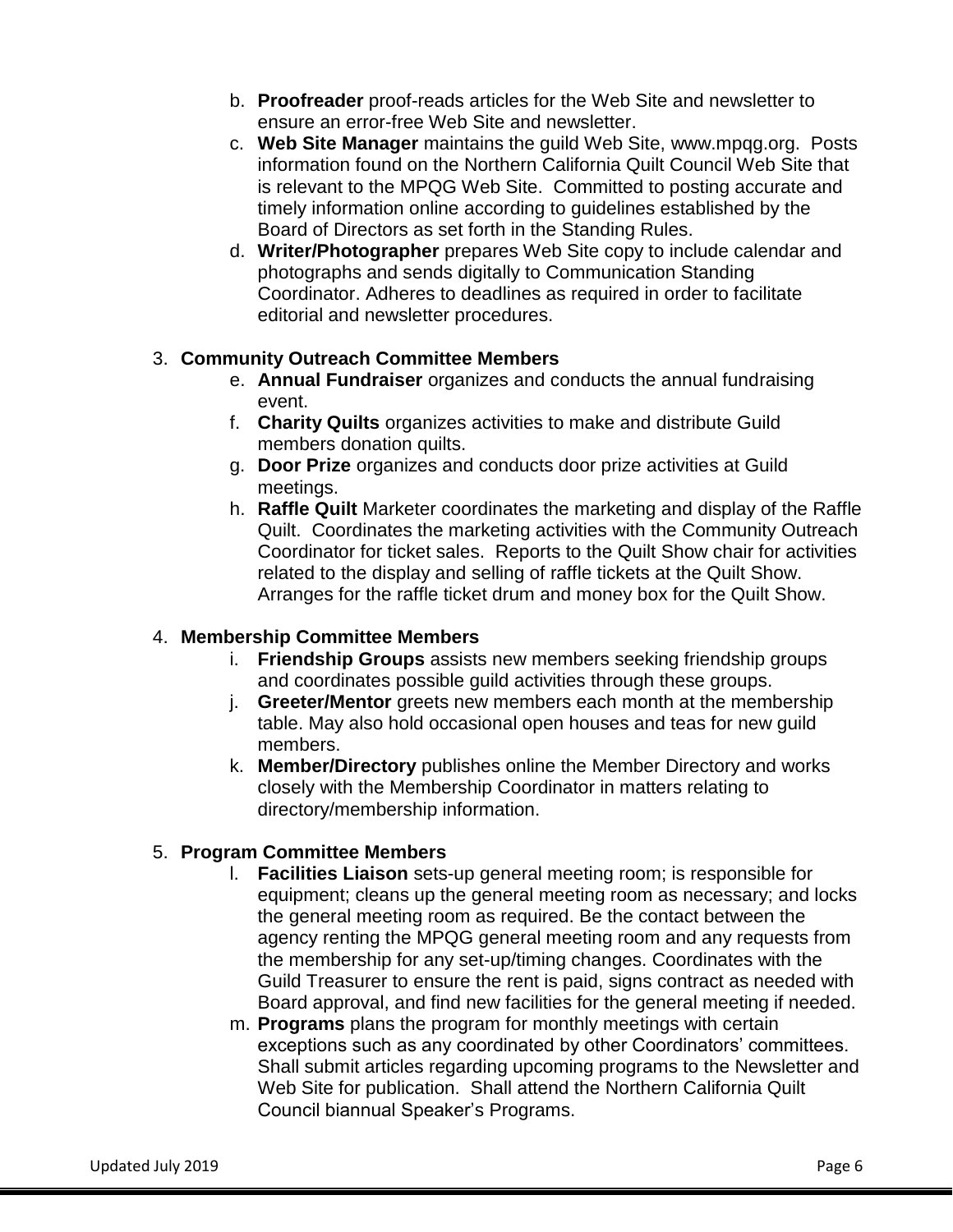n. **Workshops** presents workshops in order to continue the purposes of the guild. Works with the Programs Committee Member to present workshop schedules to the general membership at the monthly meetings. Makes any necessary arrangements for workshops, takes signups and fees for workshops and makes supply lists available to workshop participants. Shall attend the Northern California Quilt Council biannual Speaker's Programs.

# **C. Additional Committees and Positions**

#### 1. **Special Positions**

# a. **Quilt Show Chair**

The purpose of this position is to coordinate the activities for a quilt show. These activities include determining the facility for the quilt show and vendors; securing certificates of insurance as required; recruiting for quilt show coordinators and committee chairs; and reporting on show revenue and expenses. The Chair shall coordinate activities and requests with the President.

# **ARTICLE VI MEETINGS AND QUORUM**

# **Section 2:A:1 (of Bylaws) - Membership**

#### **A. Meetings**

- 1. The guest fee for a general meeting is determined yearly by the Board of Directors and included in the Standing Rules Budget Appendix.
- 2. The hall for the general meeting will be available to MPQG members from 6:00 to 9:30 PM.

# **ARTICLE VIII FISCAL POLICIES**

# **Section 2 (of Bylaws) - Dues:**

*(Determined yearly by the Board of Directors and included in the Standing Rules Budget Appendix.)*

# **A. Amount**

- 1. Membership in the Guild is on an annually renewable basis each September.
- 2. Annual dues are payable by the September general meeting.
- 3. Joining on/after March 1 will pay dues of a reduced amount as listed in the Budget Appendix.
- 4. Members whose dues are not paid by the September general meeting will not be listed in the yearly printed Member Directory.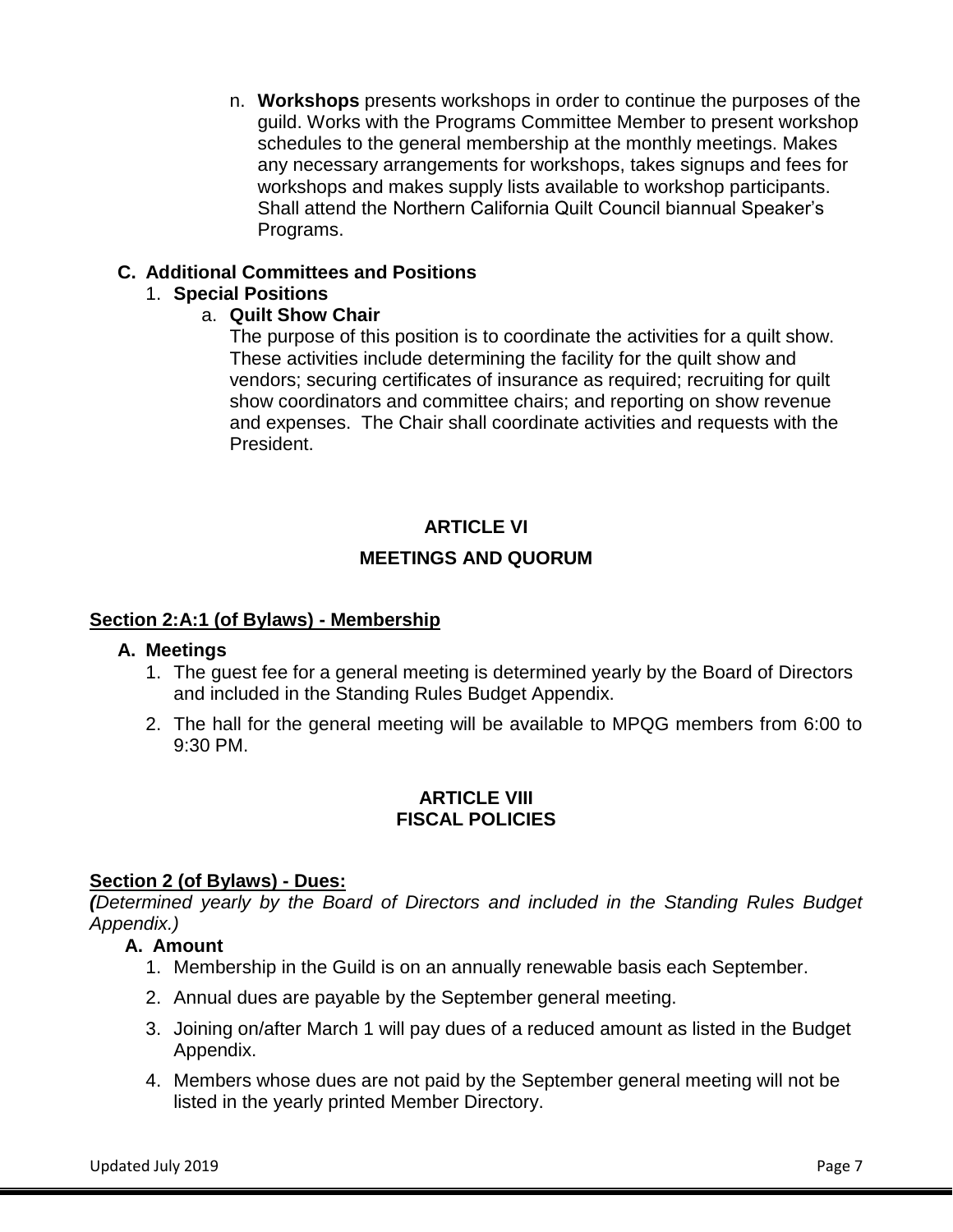# **Section 3 (of Bylaws) - Fees, Fines, and Fund Raisers:**

*(Beginning each fiscal year, the fees for workshops, special events, advertising, fines and fund raisers shall be listed in the Standing Rules Budget Appendix.)*

# **A. Workshops and Special Events**

- 1. A fee per day will be charged for members and non-members for workshops scheduled by MPQG.
- 2. A refund will be given in full only if the Workshop/Education Committee is notified of cancellation at least 90 days prior to the workshop date. If cancellation notice is given 30 days prior to the class a refund of half the fee will be given. If less than 30 days no refund will be given unless it is filled by one on the waiting list or filled by the canceling member himself/herself.
- 3. Any MPQG member who hosts a lecturer/workshop teacher up to two nights will receive an MPQG gift certificate to attend an MPQG workshop. A member hosting a speaker/teacher for three (3) or more nights will receive two (2) MPQG gift certificates. The Workshop Committee Member will be responsible to issue such certificates each month.
- 4. Members (including Board members) may not sign up for workshops until all members have received an announcement of the workshop.

# **B. Advertising Fees**

- 1. Newsletter/Web Site advertising rates per issue include:
	- a. Business Card
	- b. Quarter Page
	- c. Half Page
- 2. Annual advertising rates for Business Card Size shall be available for Newsletter, Web Site, and the Quilt Show Program.

#### **C. Library Fines**

1. A member will be charged a fine per month per book for overdue books borrowed from the MPQG library.

#### **D. Fundraisers**

- 1. MPQG fund raisers may include but are not limited to: door prizes, annual fund raising event, raffle quilt, quilt show, and quilt auction. The Board of Directors must approve non-MPQG fund raising activities at MPQG events.
- 2. No other fundraising activity may use the MPQG name without approval by the Board of Directors.
- 3. Door Prize tickets to win a donated door prize at MPQG events shall be listed in the Budget Appendix.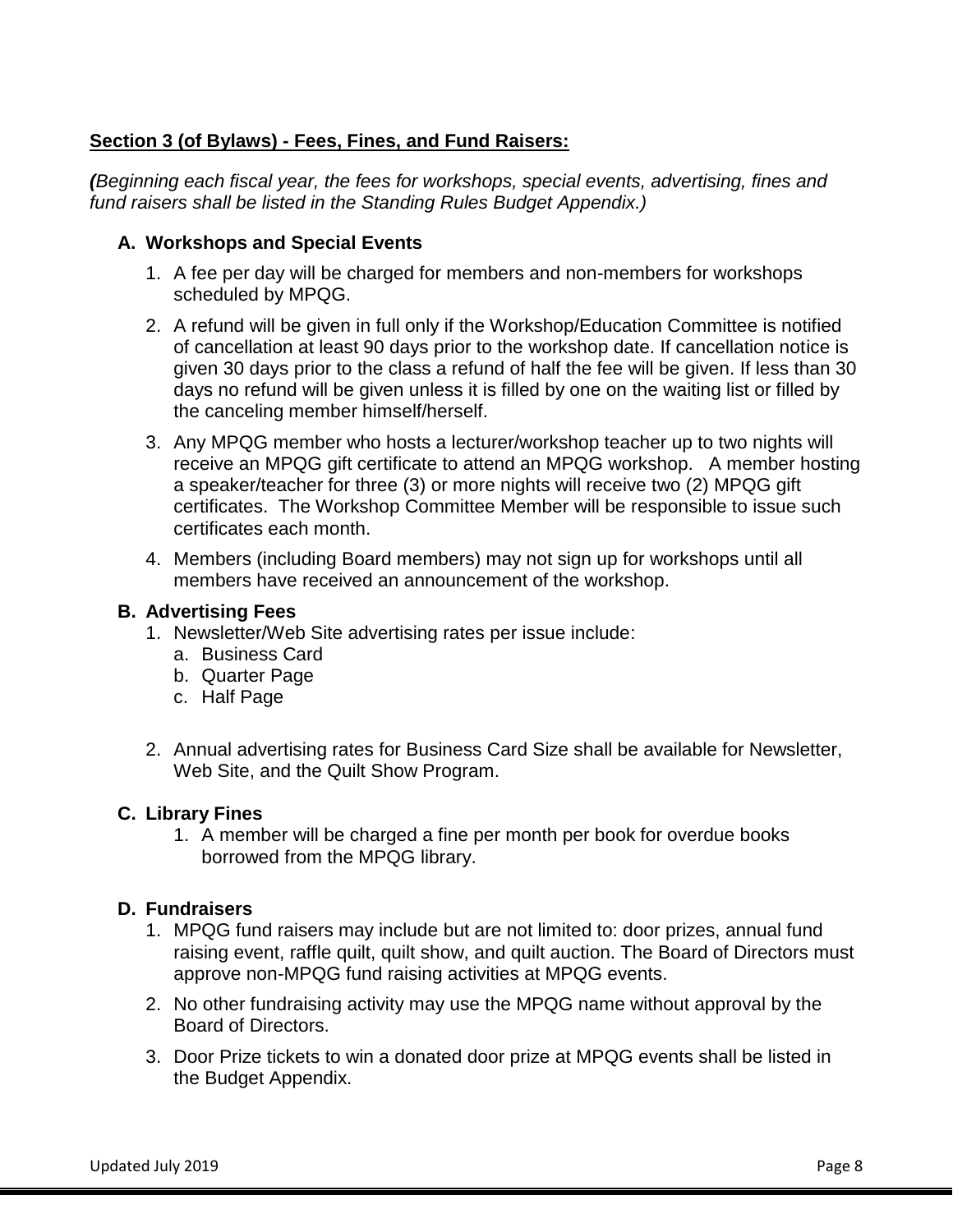- 4. Board of Directors shall determine at the time of the budget development the number and means of distribution of Workshop Certificates as a fundraising activity and that the amount becomes a line item in the yearly budget. This budget is to be monitored by the Community Outreach Coordinator.
- 5. MPQG may produce a Raffle Quilt as a fund raiser. Ticket chances to win this quilt will carry the notation "DONATION" preceding the dollar amount. Donation amounts shall be listed in the Budget Appendix.
- 6. Quilt Show:
	- a. *Donations and Fees*: The quilt show committee will determine all donations/fees and be listed in the Standing Rules Budget Appendix. The Board of Directors shall be informed of any changes from the previous quilt show.
	- b. Admissions: Children under 12 are admitted free. The quilt show committee shall decide whom, if anyone else should receive free quilt show tickets. The public is invited to attend the Preview Party for a designated donation.
	- c. Number of Entries and Judging: Eligibility to enter the quilt show will be determined by the quilt show committee. The quilt show committee will determine the number of entries in the quilt show. Only qualified members are eligible to enter items to be judged in the quilt show.
	- d. Membership Eligibility: Eligibility for entry for judging will be determined by the Quilt Show Committee.

# **Section 4 (of Bylaws) - Budget:**

# **A. Projected Budget**

- 1. Each fiscal year MPQG will have a projected budget for the current year. The MPQG treasurer shall bring forward into the next fiscal year, the amount of retained earnings realized at the end of the year in which there is a quilt show.
- 2. The Standing Coordinators shall monitor the budgets for their committees. Coordinators shall include budget matters in committee reports presented to the Board of Directors.
- 3. The Program Coordinator Committee members may use this budget as a guideline for engaging artists for one year beyond the current fiscal year. Also, since many of the top artists are now booking three to five years out, the committees may book those artists after obtaining a Board consensus to book them.
- 4. Programs/Workshops budgets should take into consideration the IRS allowed mileage reimbursements, the current airfares, the average cost of food and meals, and the average cost of modest local housing. This annual program budget should be reviewed by the Program Coordinator Committee members quarterly and deviations from the budget will be brought to the attention of the Board of Directors.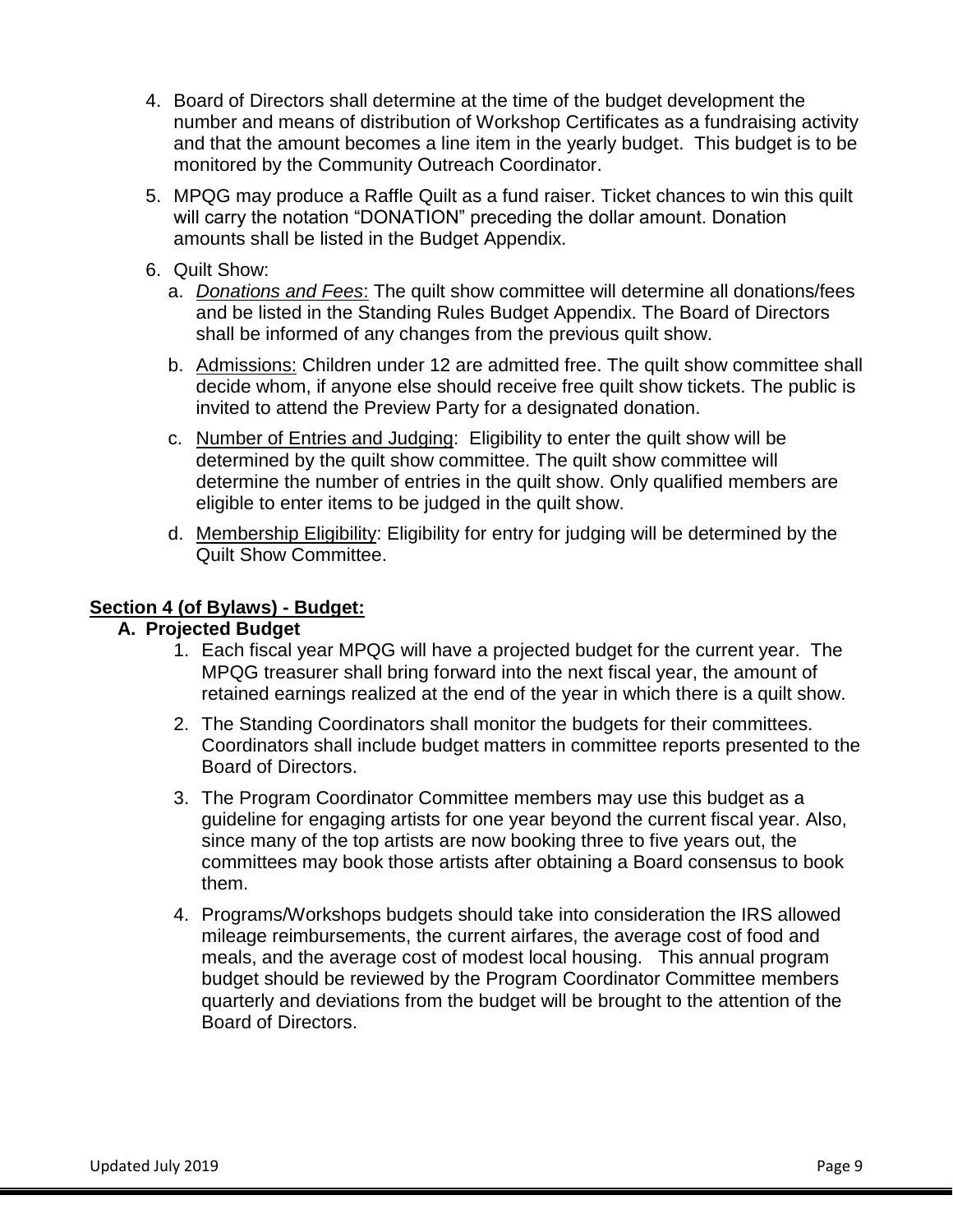- 5. The Annual Fundraising Event may use the yearly projected budget as a guideline for funds available for the event. The job description for this event will provide information on how the funds can be used. The expenses for the event will be charged against the income generated from the event and the remainder of the income from the event will be disbursed for Grants awarded by MPQG.
- 6. The Quilt Show Chair may use the yearly projected quilt show budget as a guideline for funds available for the Quilt Show. This annual budget should be reviewed by the Quilt Show Chair and deviations from the budget will be brought to the attention of the Board of Directors.

# **B. Exceptions**

- 1. Exceptions shall be brought to the Board of Directors in anticipation of significant changes in budgeted and/or non-budgeted expenses.
- 2. Such changes need prior approval of Executive Officers or the Board of Directors.

# **C. Reserve Fund**

- 1. MPQG shall maintain a Reserve Fund to serve as a contingency fund.
- 2. Annually the Treasurer shall calculate the amount of this reserve based on the past year's operating expenses, that is, the expenses needed to pay for the monthly activities of the Guild plus expenses toward one quilt show.
- 3. For purposes of this calculation, the operating expenses will not include the expenses for fundraising activities—activities that return income to the guild, except for the Quilt Show.
- 4. The cost of equipment, software and non-recurring expenses and other, long-lived items shall be borne by the Guild's reserves rather than being included in the annual budget.
- 5. A majority vote of the Board of Directors shall be needed to approve such one-time purchases

#### **Section 5 (of Bylaws) - Reimbursements:**

#### **A. Member Reimbursements:**

MPQG members shall be reimbursed for MPQG business-related expenses when receipts are presented to the Treasurer using the proper expense voucher.

- **B. Program and Workshop Reimbursement Guidelines**
	- 1. Submit the completed *MPQG Workshop & Lecture Expense Claim Form* to the MPQG Treasurer electronically or via US mail at least one week prior to event for payments to be made to the speaker or Program Committee Representative at the time of the event. Subsequent claims for other expenses can be submitted after the event.